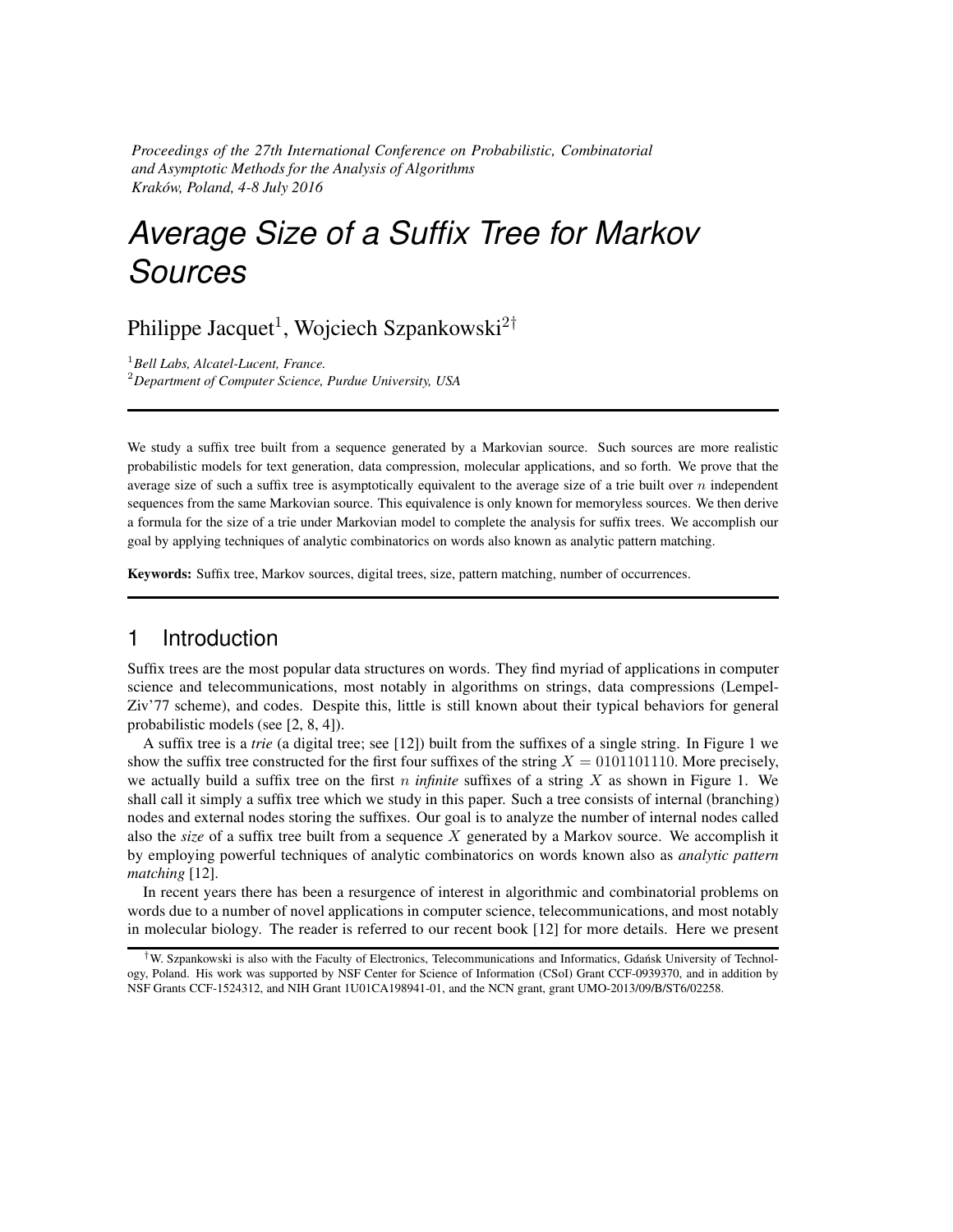

**Fig. 1:** Suffix tree built from the first five suffixes of  $X = 0101101110$ , i.e. 0101101110, 101101110, 01101110, 1101110.

only a brief discussion. In computer science and molecular biology many algorithms depend on a solution to the following problem: given a word X and a set of arbitrary  $b + 1$  suffixes  $S_1, \ldots, S_{b+1}$  of X, what is the longest common prefix of these suffixes. In coding theory (e.g., prefix codes) one asks for the shortest prefix of a suffix  $S_i$  which is not a prefix of any other suffixes  $S_i$ ,  $1 \leq j \leq n$  of a given sequence X (cf. [20]). In data compression schemes, the following problem is of prime interest: for a given "data base" sequence of length n, find the longest prefix of the  $(n + 1)$ st suffix  $S_{n+1}$  which is not a prefix of any other suffixes  $S_i$  ( $1 \le i \le n$ ) of the data base sequence. And last but not least, in molecular sequences comparison (e.g., finding homology between DNA sequences), one may search for the longest run of a given motif, a unique sequence, the longest alignment, and the number of common subwords [12]. These, and several other problems on words, can be efficiently solved and analyzed by a clever manipulation of *suffix trees*. In literature other names have been also coined for this structure, and among these we mention here position trees, subword trees, directed acyclic graphs, *etc*.

The extension of suffix tree analysis to Markov sources is quite significant, especially when the suffix tree is used for natural languages. Indeed, Markov sources of finite memory approximate very well realistic texts. For example, the following quote is generated by a memoryless source with the letter statistic of the *Declaration of Independence*:

esdehTe,a; psseCed vcenseusirh vra f uetaiapgnuev n cosb mgffgfL itbahhr nijue n S ueef,ru s,k smodpztrnno.eeteespfg mtet tr i aur oiyr

which should be compared to the following quote generated by a Markov source of order 3 trained on the same text:

We hat Government of Governments long that their right of abuses are these rights, it, and or themselves and are disposed according Men, der.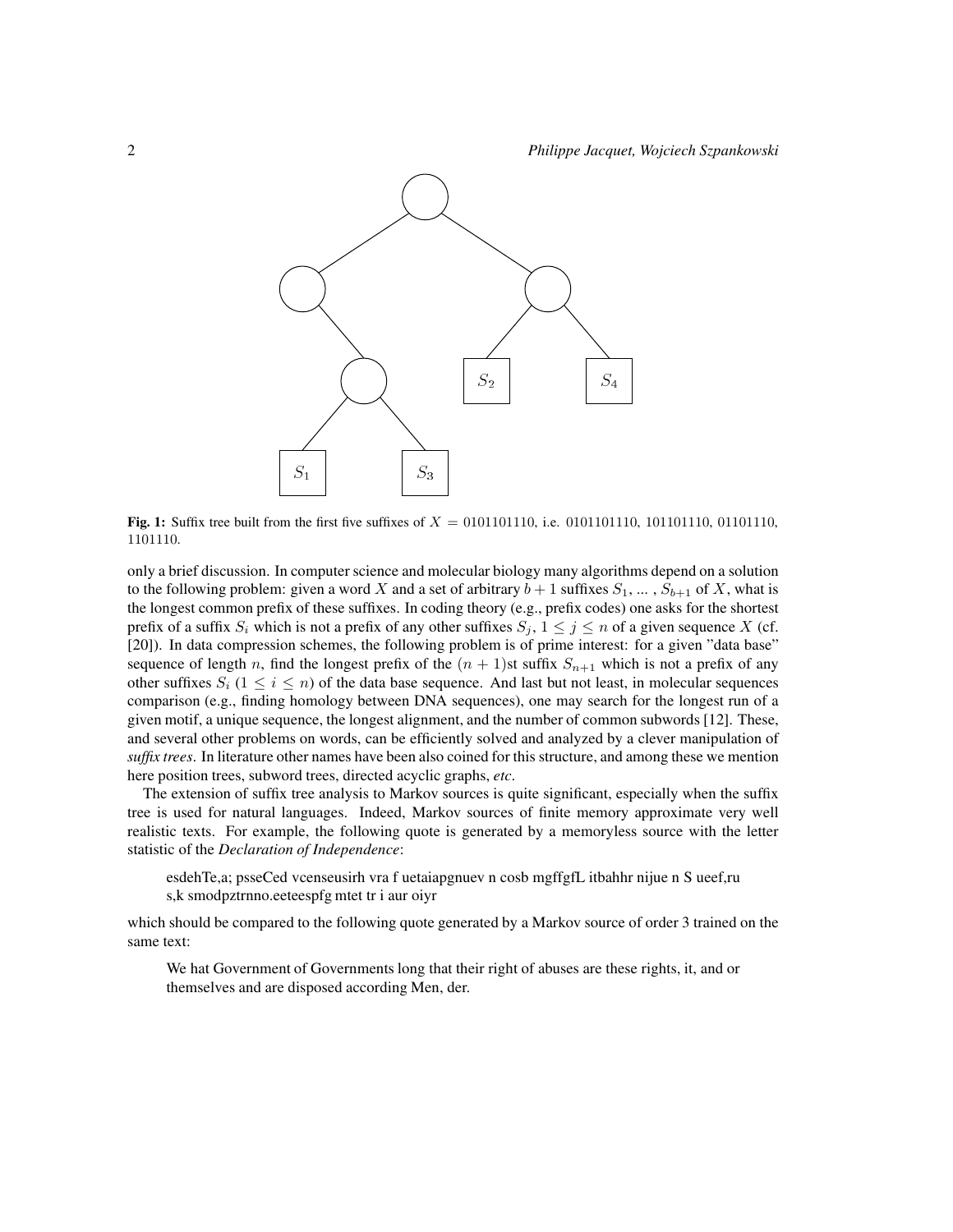In this paper we analyze the average number of internal nodes (size) of a suffix tree built from  $n$ (infinite) suffixes of a string generated by a Markov source. We first prove in Theorem 1 that the average size of a suffix tree under Markovian model is asymptotically equivalent to the size of a *trie* that is built from *n independently* generated strings, each string emitted by the corresponding Markovian source. To accomplish this, we study another quantity, namely the number of occurrences of a given pattern  $w$  in a string of length  $n$  generated by a Markovian source. We use its properties to establish our asymptotic equivalence between suffix trees and tries. Finally, we compare the average size of suffix trees to trie size under Markovian model (see Theorem 2), which – to the best of our knowledge – is only partially known [3].

There is an extensive literature on tries and scarce one on suffix trees [12]. Knuth [13] initiated in early 1970's work on tries for unbiased memoryless sources followed by further extensive and in-depth studies of digital trees for biased memoryless sources [5, 7, 16, 18, 19, 22]. Perhaps the first analysis of tries for Markovian sources was the study of depth presented in [10]. Suffix trees were analyzed only much later, with the initial study of the height in  $[1]$  (see also  $[21]$ ). A rigorous analysis of the depth of suffix tree was first presented in [8] for memoryless sources, and then extended in [4] to Markov sources. In this paper we follow the approach of [4], however, we should point out that depth grows like  $O(\log n)$  which makes the analysis manageable. In fact, height and fillup level for suffix tree – which are also of logarithmic growth – were analyzed in [21] (see also [2, 20]). But the average size grows like  $O(n)$  and is harder to analyze. For memoryless sources the size was discussed in [16] for tries and in [8] for suffix trees. We also know that some parameters of suffix trees (e.g., profile) cannot be inferred from tries, see [6]. Markov sources add additional level of complications in the analysis of suffix trees as well documented in [2]. In fact, the average size of tries under general dynamic sources was already analyzed in [3], however, specifications to Markov sources requires extra care, especially for the so called rational Markov sources (i.e, periodic case). This is the reason why we have to present a brief proof here of the average size for tries for Markovian model.

This plan for this paper is as follows. In the next section we present our main results, in particular the asymptotic equivalence of random tries and suffix trees (Theorem 1) followed by a precise statement of the average size for tries (see Theorem 2). In the same section we also sketch the main idea of our proofs. Technical lemmas are established in the last section.

## 2 Main Results

We consider a stationary source generating a sequence of symbols drawn from a finite alphabet A.

We first derive a formula for the average size of a suffix tree in terms of the number of pattern occurrences. Let w be a word over A. We denote by  $O_n(w)$  the number of occurrences of word w in a sequence of length n. We observe [8] that the average size  $s_n$  of a suffix tree built over a sequence of length n is

$$
s_n = \sum_{w \in \mathcal{A}^*} P(O_n(w) \ge 2).
$$
 (1)

irrespective of the underlying probabilistic source. We compare it to the average size  $t_n$  of trie built over n *independent* sequences. If  $N_n(w)$  is the number of words that begin with w (in a trie built from n words), then we have

$$
t_n = \sum_{w \in \mathcal{A}^*} P(N_n(w) \ge 2). \tag{2}
$$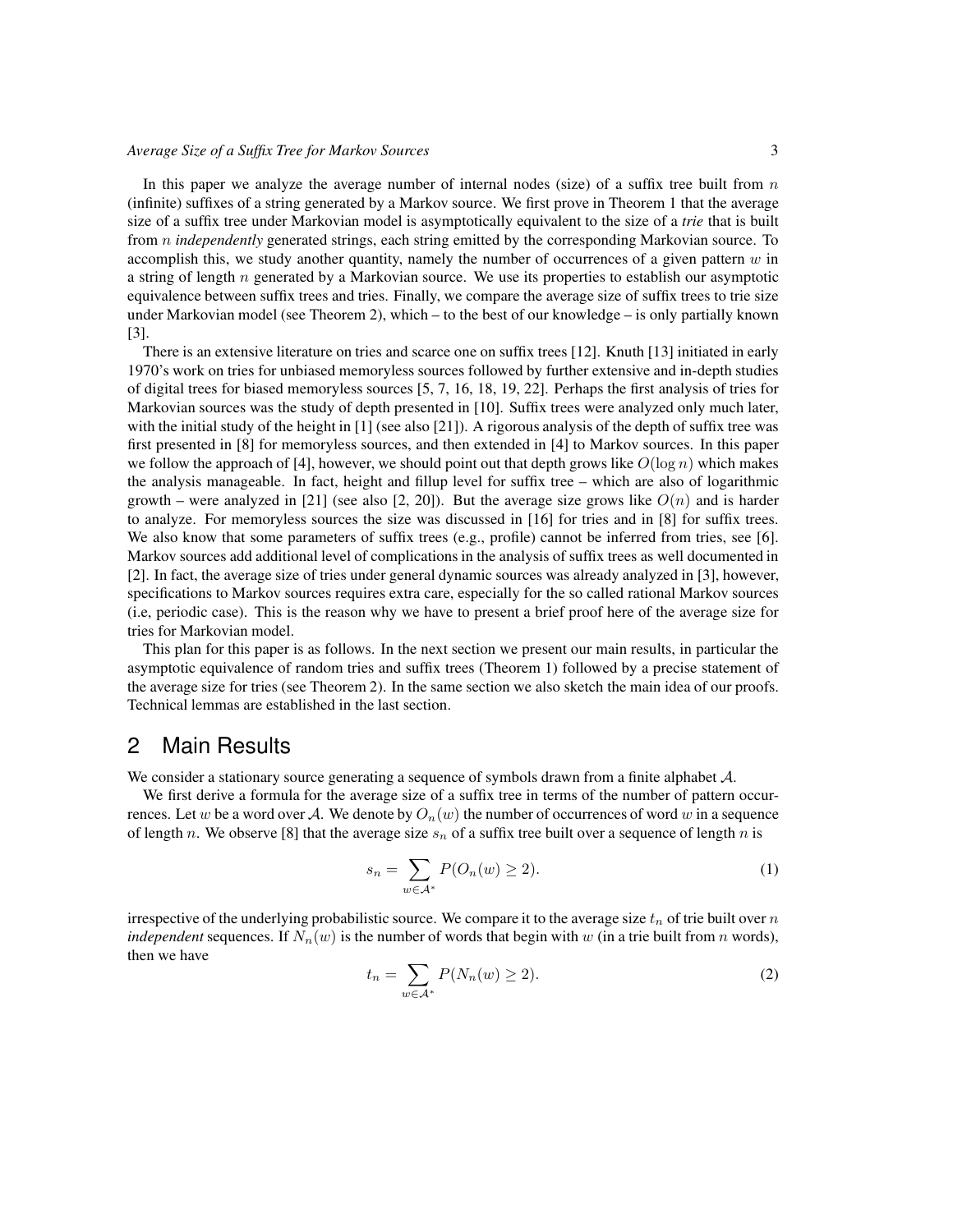#### 4 *Philippe Jacquet, Wojciech Szpankowski*

Let  $P(w)$  be the probability of observing w in a sequence, then  $N_n(w)$  is Bernoulli distributed  $(n, P(w))$ and the average trie size  $t_n$  can be written as

$$
t_n = \sum_{w \in \mathcal{A}^*} 1 - (1 - P(w))^n - nP(w)(1 - P(w))^{n-1}.
$$
 (3)

We specifically consider a Markovian source. We assume that the source is stationary and ergodic. We will consider a Markovian process of order 1 with the transition matrix  $\mathbf{P} = [P(a|b)]_{a,b\in\mathcal{A}}$ . Extensions to higher order Markov is possible since a Markovian source of order  $r$  is simply a Markovian source of order 1 over the alphabet  $A^r$ . Notice that unlike previous analyses we do not assume that  $P(a|b) > 0$  for all  $(a, b) \in \mathcal{A}^2$ .

Our main result of the paper is formulated next.

Theorem 1 *Consider a suffix tree built over* n *suffixes of a sequence of length* n *generated by a Markov source with the transition matrix* **P**. There exists  $\varepsilon > 0$  such that

$$
s_n - t_n = O(n^{1-\varepsilon})
$$
\n<sup>(4)</sup>

*for large* n*.*

In order to apply Theorem 1 one needs to estimate the average size of a trie under Markovian model. This seems to be unknown except for some general dynamic sources [3]. In fact, analysis of tries under Markovian sources is quite challenging (see [9]). But we can offer the following result for the average size of a trie under Markovian assumptions. In order to formulate it succinctly we recall that a set of real numbers are *commensurable* (also known as "rationally related") when their ratios are rational numbers. A sketch of the proof is presented in Section 4.

Theorem 2 *Consider a trie built over* n *independent sequences generated by a Markov source. For*  $(a, b, c) \in \mathcal{A}^3$  *define* 

$$
\alpha_{abc} = \log \left[ \frac{P(a|b)P(c|a)}{P(c|b)} \right].
$$
\n(5)

(i) [Aperiodic case] *If not all*  $\{\alpha_{abc}\}$  *are commensurable, then* 

$$
t_n = \frac{n}{h} + o(n)
$$

*where*  $h = -\sum_{a,b} \pi_a P(b|a) \log P(b|a)$  *is the entropy rate of the underlying Markov source with*  $\pi_a$ *,*  $a \in \mathcal{A}$ , denoting the stationary probability.

(ii) [Periodic case] *If all*  $\{\alpha_{abc}\}$  *are commensurable (rationally related) then* 

$$
t_n = \frac{n}{h}(1 + Q(n)) + O(n^{1-\varepsilon})
$$

*where*  $Q(n)$  *is a periodic function and some*  $\varepsilon > 0$ *.*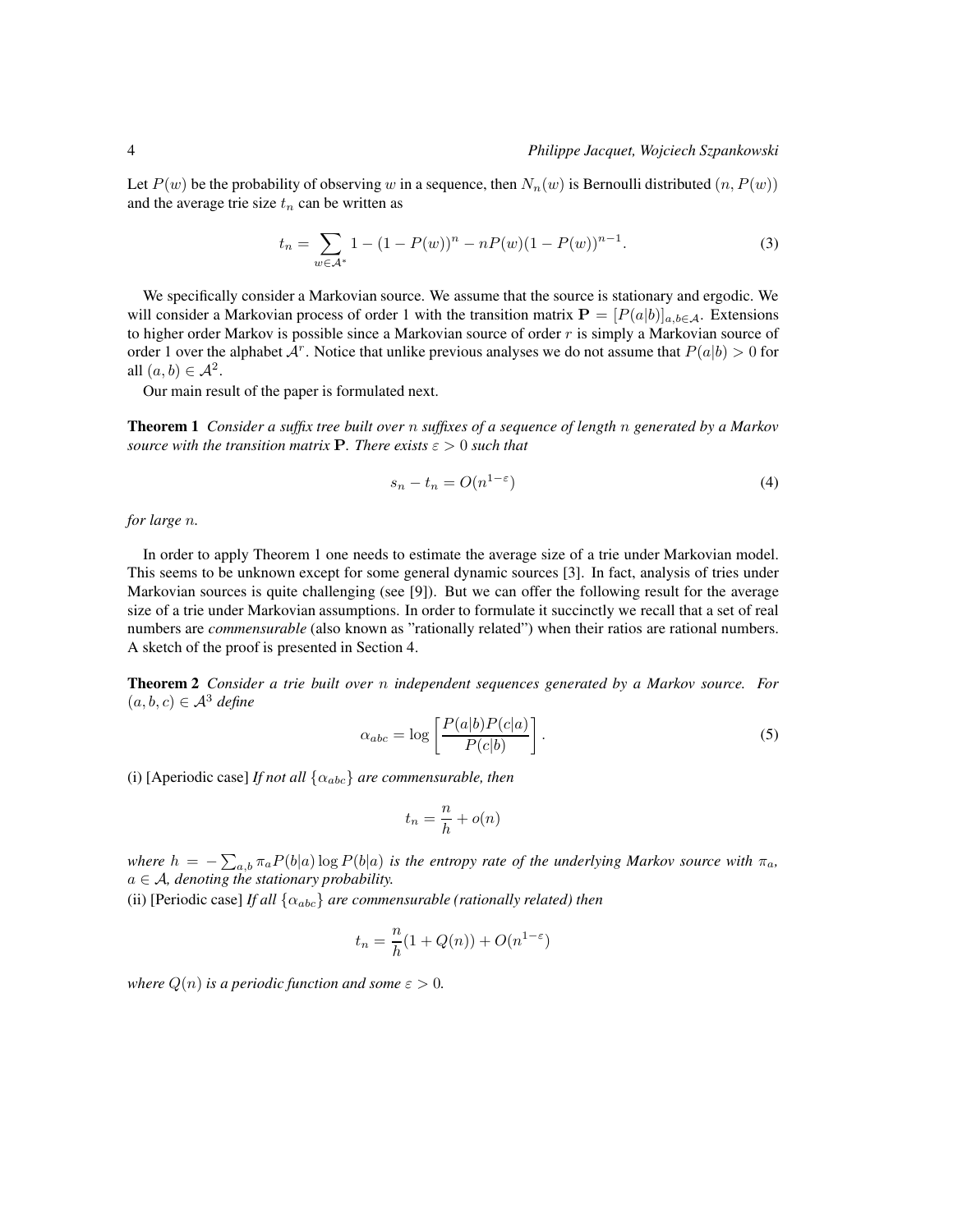**Remark** We observe that if for all  $(a, b) \in A^2$  the  $\alpha_{abc}$  are commensurable (rationally related) for one  $c \in A$ , then  $\alpha_{abc}$  are commensurable for all values of c. Furthermore in the aperiodic case the  $o(n)$  term can have a growth rate arbitrary close to order  $n$ , depending on source settings as shown in [5] for the memoryless case.

In the rest of this section, we present a road map of the proof of (4). For this we will make use of ordinary generating functions. Let  $w \in A^k$  be a word of length k. We also define  $N_0(z, w) =$  $\sum_{n>0} P(O_n(w) = 0)z^n$  and  $N_1(z, w) = \sum_{n>0} P(O_n(w) = 1)z^n$  for  $z \in \mathbb{C}$ . We know from [12] that

$$
N_0(z, w) = \frac{S_w(z)}{D_w(z)},
$$
  

$$
N_1(z, w) = \frac{z^k P(w)}{D_w^2(z)},
$$

where  $S_w(z)$  is the autocorrelation polynomial (see [12] for a definition) of word w and  $D_w(z)$  is defined as follows

$$
D_w(z) = S_w(z)(1-z) + z^k P(w) (1 + F_w(z)(1-z)),
$$
\n(6)

where  $F_w(z)$  is defined below in (7). Notice that for memoryless sources  $F_w(z) = 0$ . The addition of a non zero  $F_w(z)$  significantly changes the analysis. In fact it captures the correlations between characters in the sequence and leads to non trivial developments. Here  $F_w(z)$  for  $w \in A^* - \{\varepsilon\}$  is a function that depends on the Markov parameters of the source. It also depends only on the first and last character of  $w$ , say respectively a and b for  $(a, b) \in \mathcal{A}^2$  as described below.

Let P be the transition matrix of the Markov source and  $\pi$  be its stationary vector with  $\pi_a$  its coefficient at symbol  $a \in \mathcal{A}$ . The vector 1 is the vector with all coefficients equal to 1 and I is the identity matrix. Assuming that  $a \in \mathcal{A}$  (resp. b) is the first (resp. last) symbol of w, we have [17, 12]

$$
F_w(z) = \frac{1}{\pi_a} \left[ \left( \mathbf{P} - \boldsymbol{\pi} \otimes \mathbf{1} \right) \left( \mathbf{I} - z(\mathbf{P} + \boldsymbol{\pi} \otimes \mathbf{1}) \right)^{-1} \right]_{b,a} \tag{7}
$$

where  $[\mathbf{A}]_{a,b}$  indicates the  $(a, b)$  coefficient of the matrix  $\mathbf{A}$ , and  $\otimes$  represents the tensor product. An alternative way to express  $F_w(z)$  is

$$
F_w(z) = \frac{1}{\pi_a} \langle \mathbf{e}_a, (\mathbf{P} - \boldsymbol{\pi} \otimes \mathbf{1}) (\mathbf{I} - z(\mathbf{P} + \boldsymbol{\pi} \otimes \mathbf{1}))^{-1} \mathbf{e}_b \rangle \tag{8}
$$

where  $e_c$  for  $c \in A$  is the vector with a 1 at the position corresponding to symbol c and all other coefficients are 0. Here  $\langle x, y \rangle$  represents the scalar product of x and y.

Let us define two important quantities:

$$
d_n(w) = P(O_n(w) = 0) - (1 - P(w))^n,
$$
  
\n
$$
q_n(w) = P(O_n(w) = 1) - nP(w)(1 - P(w))^{n-1},
$$

and their corresponding generating functions

$$
\Delta_w(z) = \sum_{n>0} d_n(w) z^n
$$
  

$$
Q_w(z) = \sum_{n>0} q_n(w) z^n.
$$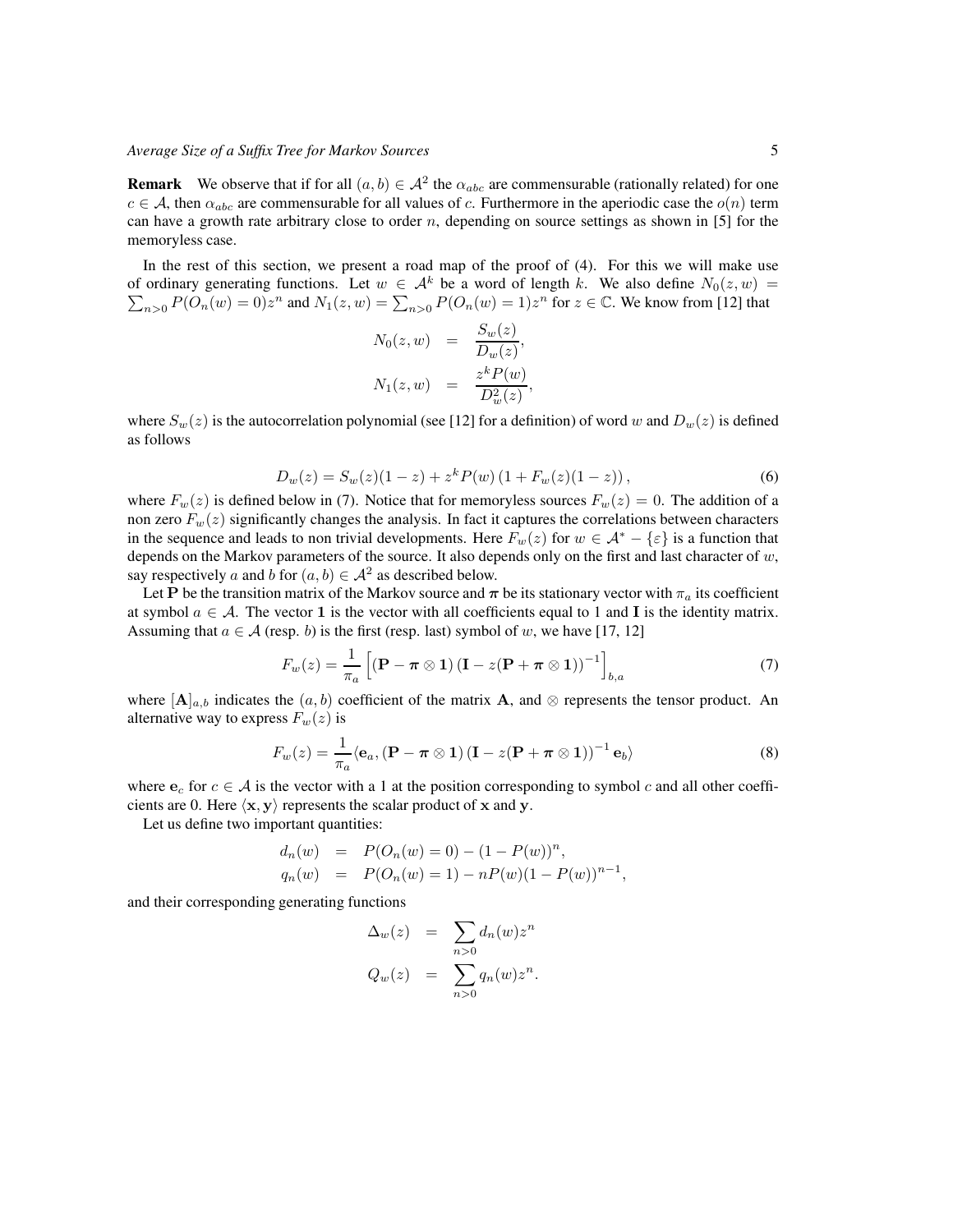Observe that  $t_n - s_n = \sum_{w \in A^*} d_n(w) + q_n(w)$ . Thus we need to estimate  $d_n(w)$  and  $q_n(w)$  for all  $w \in \mathcal{A}^*$ .

Remark The proof presented below – showing that the average size of a suffix tree is close to the average size of a trie – borrows many fundamental elements of the depth analysis from [4] (e.g., we both use  $q_n(w)$ ). But the extension of the depth analysis to the size analysis requires to analyze the new term  $d_n(w)$  which has non trivial properties.

We denote by  $\mathcal{B}_k$  the set of words of length k that do not overlap with themselves over more than  $k/2$ symbols (see [12, 8, 4] for more precise definition). To be precise  $w \in A^k - B_k$  if there exist  $j > k/2$  and  $v \in A^j$  and  $(u_1, u_2) \in A^{k-j}$  such that  $w = u_1v = vu_2$ . This set plays fundamental role in the analysis. It is shown in [4] that

$$
\sum_{w \in \mathcal{A}^k - \mathcal{B}_k} P(w) = O(\delta^k)
$$

where  $\delta$  is the largest probability in the Markovian transition matrix **P**. Since the authors of [4] considered strictly positive matrix P, then clearly  $\delta$  < 1. However, in the present paper we allow transition probabilities to be equal to 1 or 0, as long as the source is ergodic. Therefore  $\delta$  may be equal to 1. To cope with this minor problem we define

$$
p = \exp\left(\lim_{k} \sup_{w \in A^k} \frac{\log P(w)}{k}\right) < 1,
$$
\n
$$
q = \exp\left(\lim_{k} \inf_{w \in A^k, P(w) \neq 0} \frac{\log P(w)}{k}\right) > 0
$$

where the inequalities above follow from [15]. These two parameters are related to the Renyí's entropies of order  $+\infty$  and  $-\infty$  [22].

From now we set  $\delta = \sqrt{p} < 1$ . The following two crucial lemmas, proved in the next section, imply Theorem 1.

**Lemma 1** *There exist*  $\varepsilon < 1$  *such that*  $\sum_{w \in A^*} q_n(w) = O(n^{\varepsilon}).$ 

**Lemma 2** *There exists a sequence*  $R_n(w)$ *, for*  $w \in A^*$  *such for all*  $1 > \varepsilon > 0$  *we have* 

- (i) for  $w \in \mathcal{B}_k$ :  $d_n(w) = O((nP(w))^{\varepsilon} k \delta^k) + R_n(w)$ ;
- *(ii) for*  $w \in A^k B_k$ :  $d_n(w) = O((nP(w))^{\varepsilon}) + R_n(w)$ ,

*where*  $R_n(w)$  *is such that*  $\sum_{w \in A^*} R_n(w) = O(1)$ *.* 

**Remark:** The sequence  $d_n(w)$  is the main new element in our analysis when compared to [4]. The sequence  $R_n(w)$  reflects the impact of the Markovian source on the analysis. In particular, it is a consequence of the introduction of a non zero function  $F_w(z)$ .

**Proof of Theorem 1:** We already know via Lemma 1 that there exists  $\varepsilon < 1$  such that  $\sum_{w \in A^*} q_n(w) =$  $O(n^{\varepsilon})$ . Let now  $d_n^{(1)} = \sum_k \sum_{w \in \mathcal{B}_k} (d_n(w) - R_n(w))$  and for all  $\varepsilon > 0$  observe that

$$
d_n^{(1)} = \sum_k \sum_{w \in \mathcal{B}_k} O(n^{\varepsilon} P^{\varepsilon}(w) k \delta^k) = \sum_k O(n^{\varepsilon} k (p^{\varepsilon} \delta)^k).
$$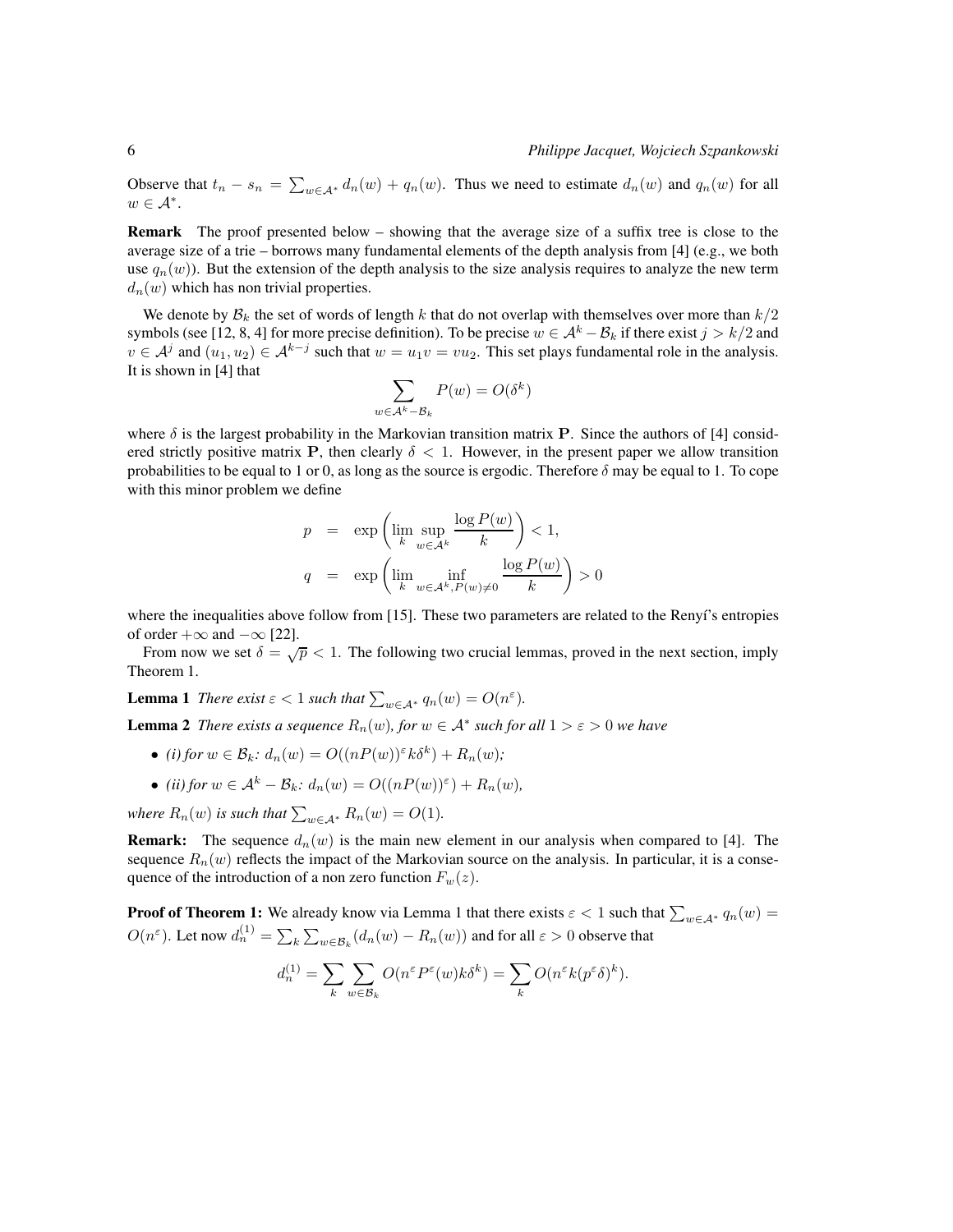Hence it converges for all  $\varepsilon > 0$ . Also let  $d_n^{(2)} = \sum_k \sum_{w \in A^k - B_k} (d_n(w) - R_n(w))$ . Observe that

$$
d_n^{(2)} = \sum_k \sum_{w \in A^k - B_k} O(n^{\varepsilon} P^{\varepsilon - 1}(w) P(w))
$$
  
= 
$$
\sum_k \sum_{w \in A^k - B_k} O(n^{\varepsilon} q^{(\varepsilon - 1)k} P(w))
$$
  
= 
$$
\sum_k O(n^{\varepsilon} (\delta q^{\varepsilon - 1})^k),
$$

which converges for all  $\varepsilon$  such that  $\delta q^{\varepsilon-1} < 1$  (take  $\varepsilon < 1$  close enough to 1) and is  $O(n^{\varepsilon})$ . Finally  $d_n^{(1)} + d_n^{(2)} + \sum_{w \in A^*} R_n(w)$  is also  $O(n^{\varepsilon})$  for  $\varepsilon > 0$  since  $\sum_{w \in A^*} R_n(w)$  is finitely bounded. This completes the proof of Theorem 1.  $\Box$ 

## 3 Proof of Lemmas

In this section we prove Lemma 1 and Lemma 2. In the proof of Lemma 1 we shall use some facts from [4], however, our proof follows the pattern matching approach developed in [12].

#### *3.1 Proof of Lemma 1*

The result is in fact already proven in [4]. Define

$$
Q_w(z) = P(w) \left( \frac{z^k}{D_w^2(z)} - \frac{z}{(1 - (1 - P(w))z)^2} \right).
$$
\n(9)

In [4] one defines  $Q_n(1) = \frac{1}{n} \sum_{w \in A^*} q_n(w)$  and it is proven there that  $Q_n(1) = O(n^{-\varepsilon})$  for some  $\varepsilon > 0$ .

### *3.2 Proof of Lemma 2*

First we have the following simple lemma. The largest eigenvalue of **P** is 1, let  $\lambda_1, \lambda_2, \ldots$  be a sequence of other eigenvalues in the decreasing order of their modulus.

**Lemma 3** *Uniformly for all*  $w \in A^*$  *we find*  $F_w(z) = O(\frac{1}{1 - |\lambda_1 z|}).$ 

Proof: By spectral representation of P we know that

$$
\mathbf{P} = \boldsymbol{\pi} \otimes \mathbf{1} + \sum_{i > 0} \lambda_i \mathbf{u}_i \otimes \boldsymbol{\zeta}_i,
$$

where  $\mathbf{u}_i$  (resp.  $\zeta_i$ ) are the corresponding right (resp. left) eigenvectors. In fact we can introduce the matrices  $\mathbf{D} = \boldsymbol{\pi} \otimes \mathbf{1}$  and  $\mathbf{R} = \sum_{i>0} \lambda_i \mathbf{u}_i \otimes \boldsymbol{\zeta}_i$  whose spectral radius is  $|\lambda_1|$  and satisfies the orthogonal property:  $\mathbf{RD} = \mathbf{DR} = 0$ .

Let

$$
\mathbf{M}(z) = \mathbf{P} - \boldsymbol{\pi} \otimes \mathbf{1} (\mathbf{I} - z(\mathbf{P} + \boldsymbol{\pi} \otimes \mathbf{1}))^{-1}.
$$

We have

$$
\mathbf{M}(z) = \mathbf{R}(\mathbf{1} - z\mathbf{R})^{-1}.
$$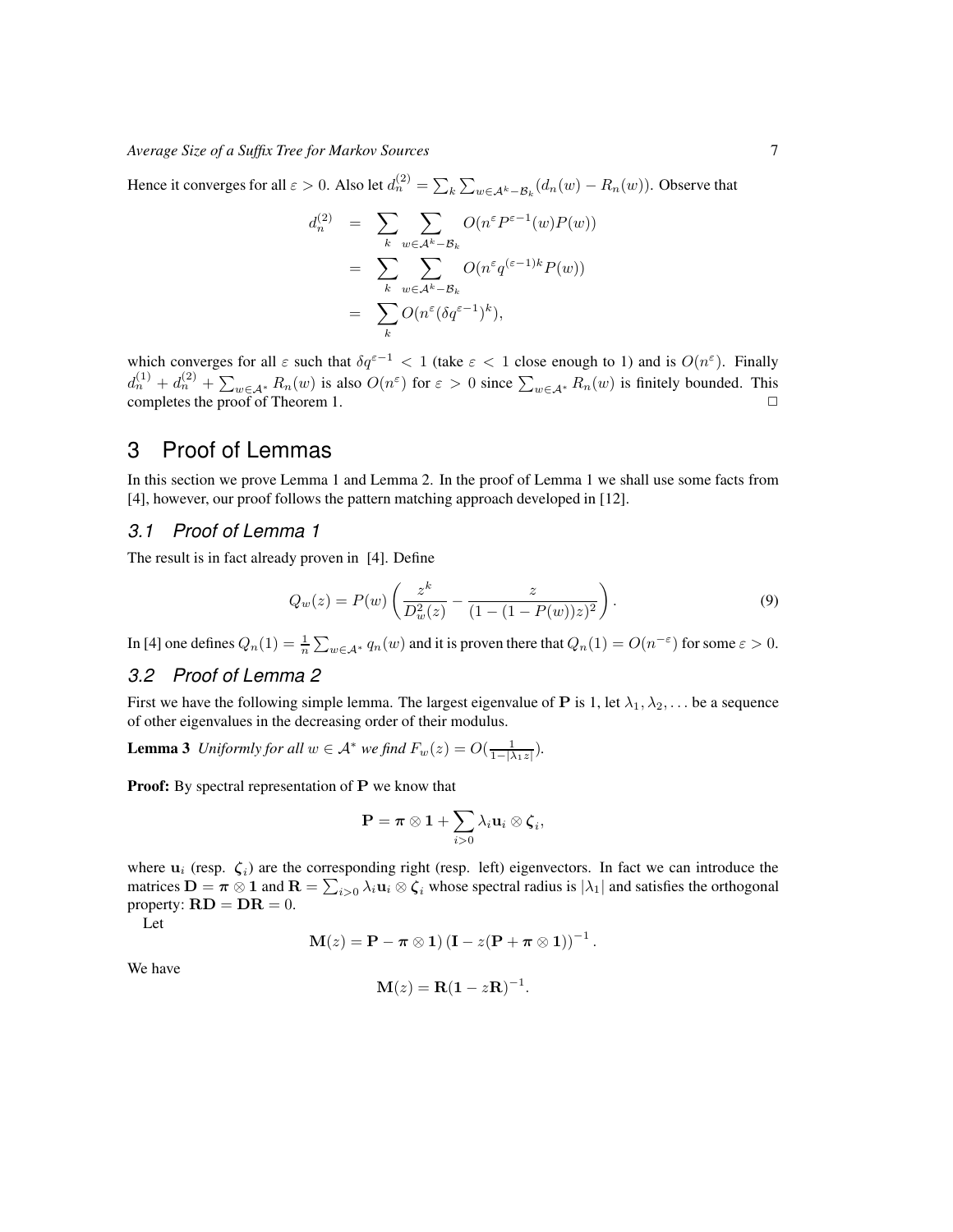Since

$$
\mathbf{R}^{k} = O(|\lambda_1|z)\mathbf{R}(\mathbf{I} - z\mathbf{R})^{-1}
$$

is defined for all z such that  $|z| < \frac{1}{|\lambda_1|}$  and is  $O(\frac{1}{1-|\lambda_1 z|})$ , and so is  $F_w(z) = [\mathbf{M}(z)]_{a,b}$ .

The next lemma is important.

**Lemma 4** *For* z such that  $|\lambda_1 z| < 1$  *we have for all integers* k

$$
\sum_{w \in \mathcal{A}^{k+1}} P(w) F_w(z) = O(\lambda_1^k). \tag{10}
$$

**Proof:** The function  $F_w(z)$  depends only on the first and last symbol of w. Considering a pair of symbols  $(a, b) \in \mathcal{A}^2$  the sum of the probabilities of the words of length  $k + 1$  starting with a and ending with b,  $\sum_{awb \in \mathcal{A}^{k+1}} P(w)$ , equals  $\pi_a \langle \mathbf{e}_b \mathbf{P}^k \mathbf{e}_a \rangle$ . Easy algebra leads to

$$
\sum_{w \in \mathcal{A}^{k+1}} P(w) F_w(z) = \sum_{(a,b) \in \mathcal{A}^2} \langle \mathbf{e}_a \mathbf{M}(z) \mathbf{e}_b \rangle \langle \mathbf{e}_b \mathbf{P}^k \mathbf{e}_a \rangle \tag{11}
$$

$$
= \text{trace}(\mathbf{M}(z)\mathbf{P}^k). \tag{12}
$$

But since  $\mathbf{P}^k = \mathbf{D} + \mathbf{R}^k$  and  $\mathbf{M}(z)\mathbf{D} = 0$  and  $\mathbf{R}^k = O(|\lambda_1|^k)$ , this concludes the proof.

We now follow the approach developed in [4] and in [8, 12]. The generating function  $\Delta_w(z) = \sum_{n \geq 0} d_n(w) z^n$  becomes

$$
\Delta_w(z) = \frac{P(w)z}{1-z} \left( \frac{1+(1-z)F_w(z)}{D_w(z)} - \frac{1}{1-z+P(w)z} \right). \tag{13}
$$

We have

$$
d_n(w) = \frac{1}{2i\pi} \oint \Delta_w(z) \frac{dz}{z^{n+1}},
$$

integrated on any loop encircling the origin in the definition domain of  $d_w(z)$ . Extending the result from [8], the authors of [4] showed that there exists  $\rho > 1$  such that the function  $D_w(z)$  has a single root in the disk of radius  $\rho$ . Let  $A_w$  be such a root. We have via the residue formula

$$
d_n(w) = \text{Res}(\Delta_w(z), A_w)A_w^{-n} - (1 - P(w))^n + d_n(w, \rho), \tag{14}
$$

where  $\text{Res}(f(z), A)$  denotes the residue of function  $f(z)$  on a complex number A. Then

$$
d_n(w,\rho) = \frac{1}{2i\pi} \oint_{|z|=\rho} \Delta_w(z) \frac{dz}{z^{n+1}}.
$$
 (15)

We have

$$
Res(\Delta_w(z), A_w) = \frac{P(w) (1 + (1 - A_w) F_w(A_w))}{(1 - A_w) C_w}
$$
(16)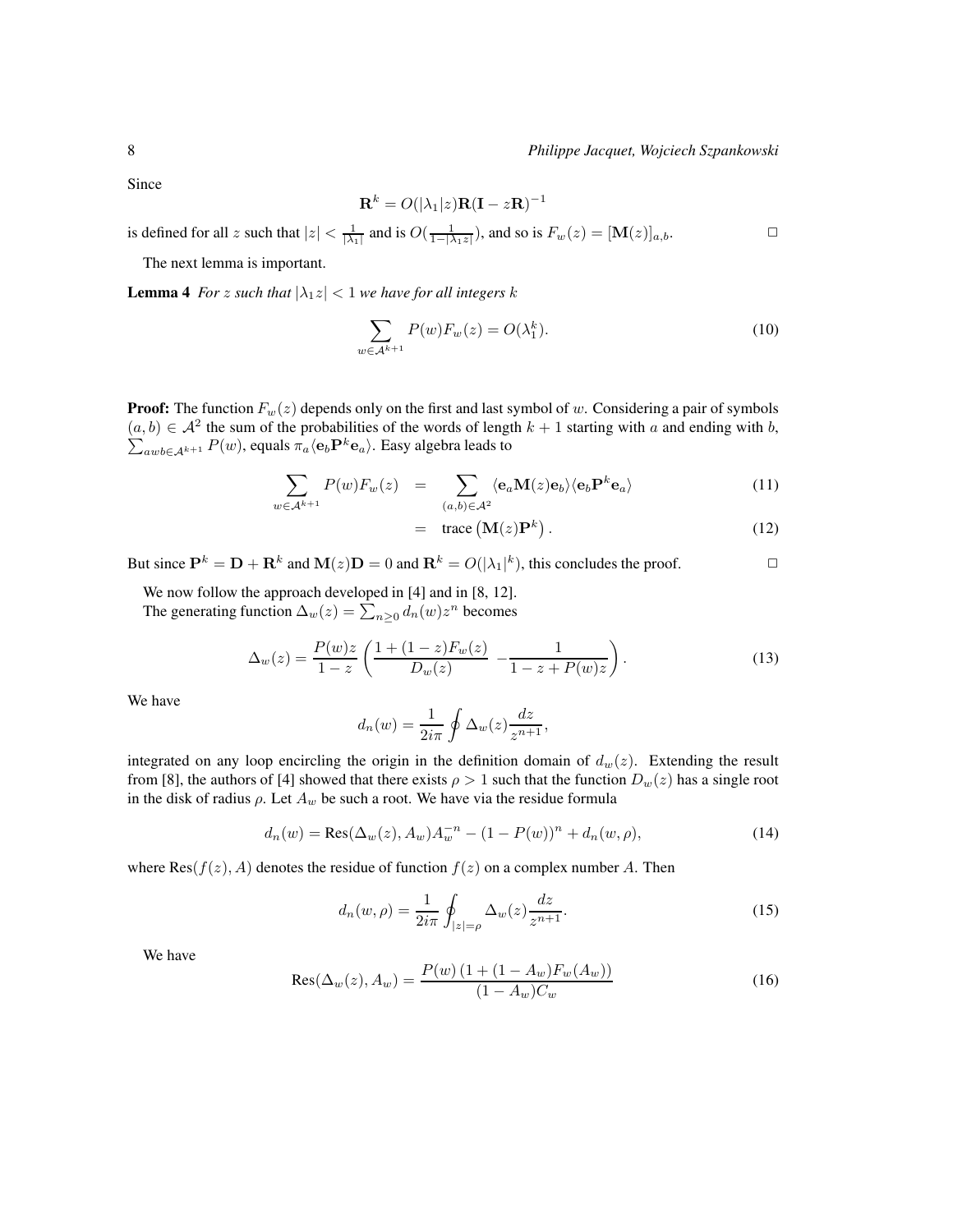where  $C_w = D'_w(A_w)$ . But since  $D_w(A_w) = 0$  we can write

$$
Res(\Delta_w(z), A_w) = -\frac{A_w^{-k} S_w(A_w)}{C_w} \tag{17}
$$

We now consider asymptotic expansion of  $A_w$  and  $C_w$  as it is described in [12], in Lemma 8.1.8 and Theorem 8.2.2. Although the expansion presented in [12] was for memoryless case, we easily extend it to Markov sources by simply replacing  $S_w(1)$  by  $S_w(1) + P(w)F_w(1)$ . We find

$$
A_w = 1 + \frac{P(w)}{S_w(1)}, + P(w)^2 \left( \frac{k - F_w(1)}{S_w^2(1)} - \frac{S_w'(1)}{S_w^3(1)} \right) + O(P(w)^3), C_w = -S_w(1) + P(w) \left( k - F_w(1) - 2\frac{S_w'(1)}{S_w(1)} \right) + O(P(w)^2).
$$
(18)

Notice that these expansions in the Markov model first appeared in [4].

From now we follow the proof of Theorem 8.2.2 in [12]. We define the function

$$
\delta_w(x) = \frac{A_w^{-k} S_w(A_w)}{C_w} A_w^{-x} - (1 - P(w))^x.
$$
\n(19)

More precisely we define the function

$$
\bar{\delta}_w(x) = \delta_w(x) - \delta_w(0)e^{-x}
$$

which has a Mellin transform  $\delta_w^*(s)\Gamma(s) = \int_0^\infty \bar{\delta}_w(x)x^{s-1}dx$  defined for all  $\Re(s) \in (-1,0)$  with

$$
\delta_w^*(s) = \frac{A_w^{-k} S_w (A_w}{C_w} \left[ (\log A_w)^{-s} - 1 \right] + 1 - \left[ -\log(1 - P(w)) \right]^{-s} . \tag{20}
$$

When  $w \in \mathcal{B}_k$  with the expansion of  $A_w$  and since  $S_w(1) = 1 + O(\delta^k)$  and  $S'_w(1) = O(k \delta^k)$ , we find that similarly as shown in [12]

$$
\delta_w^*(s) = O(|s|k\delta^k)P(w)^{1-s}.\tag{21}
$$

Therefore, by the reverse Mellin transform, for all  $1 > \varepsilon > 0$ :

$$
\bar{\delta}(n, w) = \frac{1}{2i\pi} \int_{-\varepsilon - i\infty}^{-\varepsilon + i\infty} \delta_w^*(s) \Gamma(s) n^{-s} ds
$$
  
=  $O(n^{1-\varepsilon} P(w)^{1-\varepsilon} k \delta^k).$  (22)

When  $w \in A^k - B_k$  we don't have the  $S_w(1) = 1 + O(\delta^k)$ . But it is shown in [4] that there exists  $\alpha > 0$ such that for all  $w \in \mathcal{A}^*$ :  $S_w(z) > \alpha$  for all  $z$  such that  $|z| \leq \rho$ . Therefore we find

$$
\bar{\delta}(n, w) = O(n^{1-\varepsilon} P(w)^{1-\varepsilon}).
$$

We set

$$
R_n(w) = d_w(0)e^{-n} + d_n(w, \rho).
$$
 (23)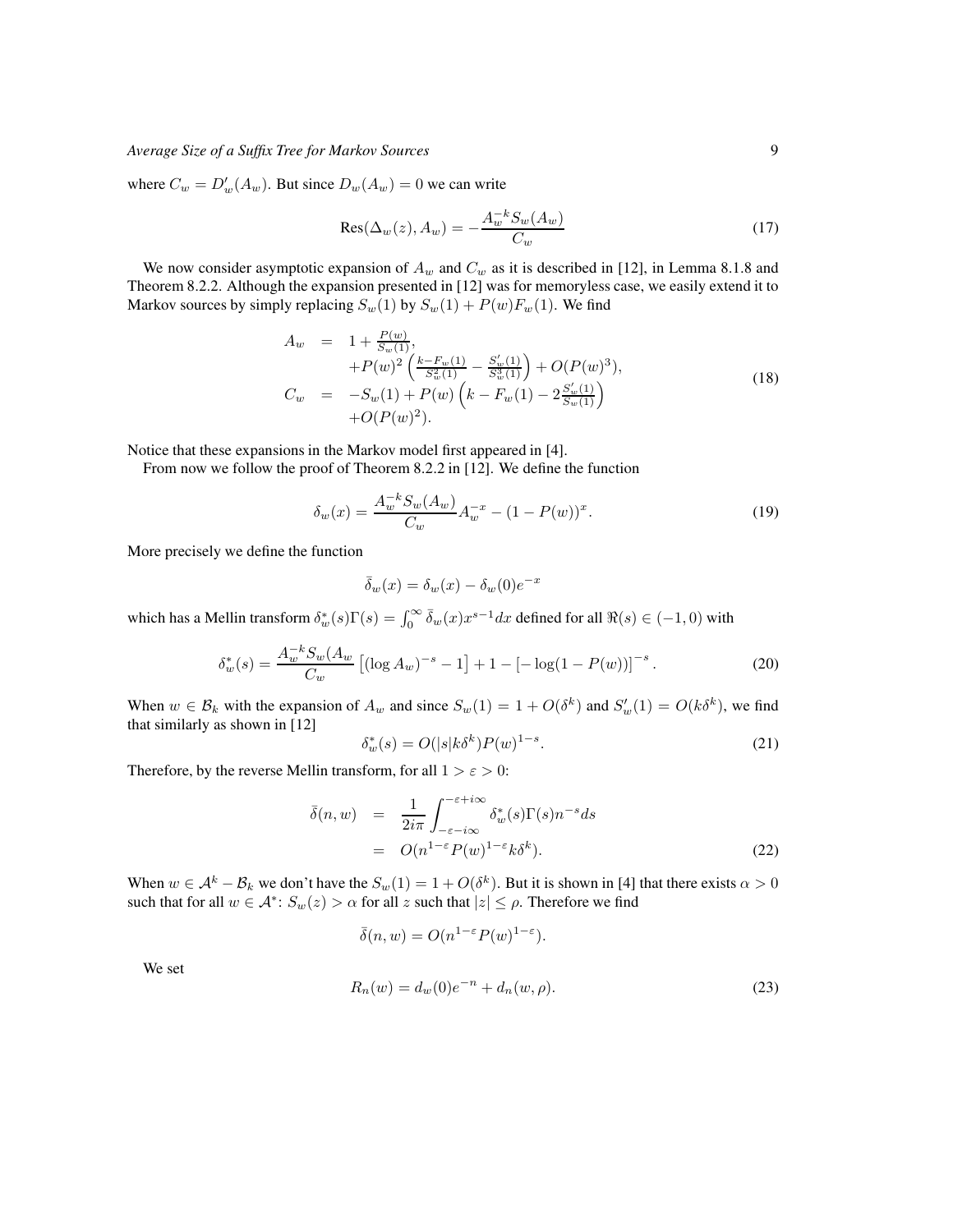We first investigate the quantity  $d_w(0)$ . We need to prove that  $\sum_{w \in A^*} d_w(0)$  converges. For this, noticing that

$$
S_w(A_w) = S_w(1) + \frac{P(w)}{S_w(1)}S_w'(1) + O(P(w)^2)
$$

we obtain

$$
-\frac{A_w^{-k}S_w(A_w)}{C_w} = 1 - \frac{P(w)}{S_w(1)} \left( F_w(1) + \frac{S_w'(1)}{S_w(1)} \right) + O(P(w)^2). \tag{24}
$$

Thus

$$
d_w(0) = -\frac{P(w)}{S_w(1)} \left( F_w(1) + \frac{S'_w(1)}{S_w(1)} \right) + O(P(w))^2).
$$
 (25)

Without the term  $F_w(1)$  we would have the same expression as in [12] whose sum over  $w \in A^*$  converges. Therefore we need to prove that the sum  $\sum_{w \in A^*} \frac{P(w)}{S_w(1)} F_w(1)$  converges. It is clear that the sum

$$
\sum_{k} \sum_{w \in \mathcal{A}^k - \mathcal{B}_k} \frac{P(w)}{S_w(1)} F_w(1)
$$

converges since

$$
\sum_{w \in \mathcal{A}^k - \mathcal{B}_k} P(w) = O(\delta^k)
$$

and  $F_w(1)$  is uniformly bounded. Now we consider the other part

$$
\sum_{k} \sum_{w \in \mathcal{B}_k} \frac{P(w)}{S_w(1)} F_w(1).
$$

We know that  $S_w(1) = 1 + O(\delta^k)$ , therefore

$$
\sum_{w \in \mathcal{B}_k} \frac{P(w)}{S_w(1)} F_w(1) = \sum_{w \in \mathcal{B}^k} P(w) F_w(1) + O(\delta^k).
$$
 (26)

But

$$
\sum_{w \in \mathcal{B}^k} P(w) F_w(1) = \sum_{w \in \mathcal{A}^k} P(w) F_w(1) + O(\delta^k),
$$

and we know by Lemma 4 that  $\sum_{w \in A^k} P(w) F_w(1) = O(\lambda_1^k)$ . Thus

$$
\sum_{k} \sum_{w \in \mathcal{A}^k} \frac{P(w)}{S_w(1)} F_w(1) < \infty
$$

and this completes this part of the proof.

The second and last effort concentrates on the term  $d_n(w, \rho)$ . We proceed as in the proof of Theorem 8.2.2 in [12]. We first have  $d_n(w, \rho) = O(P(w)\rho^{-n})$  which is  $O(n^{\epsilon}P(w)^{\epsilon})$  without any condition on w.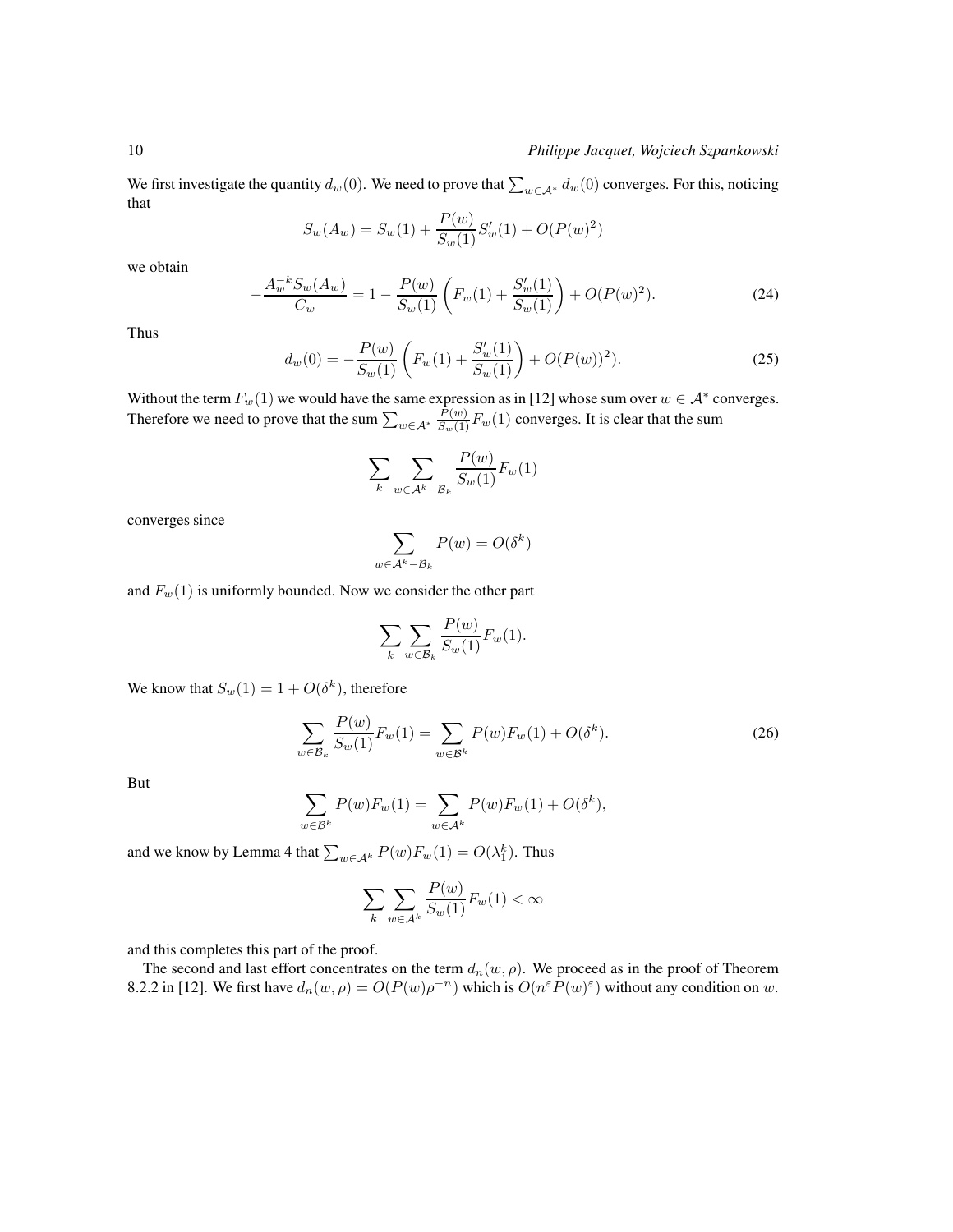The issue is now to work on  $w \in \mathcal{B}_k$ . In this case we have  $S_w(z) = 1 + O(\delta^k)$  and therefore

$$
d_n(w,\rho) = \frac{1}{2i\pi} \oint \frac{P(w)}{1-z} \left( \frac{1}{D_w(z)} - \frac{1}{1-z+zP(w)} \right) \frac{dz}{z^{n+1}} + \frac{1}{2i\pi} \oint P(w) \frac{F_w(z)}{D_w(z)} \frac{dz}{z^{n+1}}.
$$
 (27)

We notice that the function

$$
\frac{P(w)}{1-z} \left( \frac{1}{D_w(z)} - \frac{1}{1-z+zP(w)} \right)
$$

is  $O(P(w)\delta^k) + O(P(w)^2)$ , therefore the first integral is  $O(P(w)\delta^k \rho^{-n})$ . Observe now that

$$
P(w)\frac{F_w(z)}{D_w(z)} = P(w)F_w(z) + O(P(w)\delta^k).
$$

We already know that  $\sum_{w \in \mathcal{B}_k} P(w) F_w(z) = O(\lambda_1^k)$ , thus the series converges and the lemma is proven.

## 4 Sketch of the Proof of Theorem 2

Let  $a \in \mathcal{A}$ . We denote by  $t_{a,n}$  the average size of a trie over n independent Markovian sequences, all starting with the same symbol a. Then for  $n \geq 2$ 

$$
t_n = 1 + \sum_{a \in \mathcal{A}} \sum_{k=0}^n \binom{n}{k} \pi_a^k (1 - \pi_a)^{n-k} t_{a,k},
$$
\n(28)

and similarly for  $b \in A$ 

$$
t_{n,b} = 1 + \sum_{a \in \mathcal{A}} \sum_{k=0}^{n} {n \choose k} P(a|b)^k (1 - P(a|b))^{n-k} t_{a,k},
$$
\n(29)

where we recall  $P(a|b)$  is the  $(a, b)$  element of matrix **P**. Let  $T(z) = \sum_n t_n \frac{z^n}{n!}$  $\frac{z^n}{n!}e^{-z}$  and  $T_a(z)$  =  $\sum_n t_{a,n} \frac{z^n}{n!}$  $\frac{z^n}{n!}e^{-z}$  be the familiar Poisson transforms. Using (28) and (29) we find

$$
T(z) = 1 - (1+z)e^{-z} + \sum_{a \in \mathcal{A}} T_a(\pi_a z), \tag{30}
$$

$$
T_b(z) = 1 - (1+z)e^{-z} + \sum_{a \in \mathcal{A}} T_a(P(a|b)z).
$$
 (31)

Using dePoissonization arguments (see [11]) we shall obtain

$$
t_n = T(n) + O(\frac{1}{n}T(n)).
$$

Thus we need to study  $T(z)$  for large z in a cone around the real axis. For this we apply the Mellin transform that we describe next. In fact the convergence between the quantities  $t_n$  and  $T_n$  could also be derived by the application of the Rice method on the Mellin transform, since the later as an explicit form.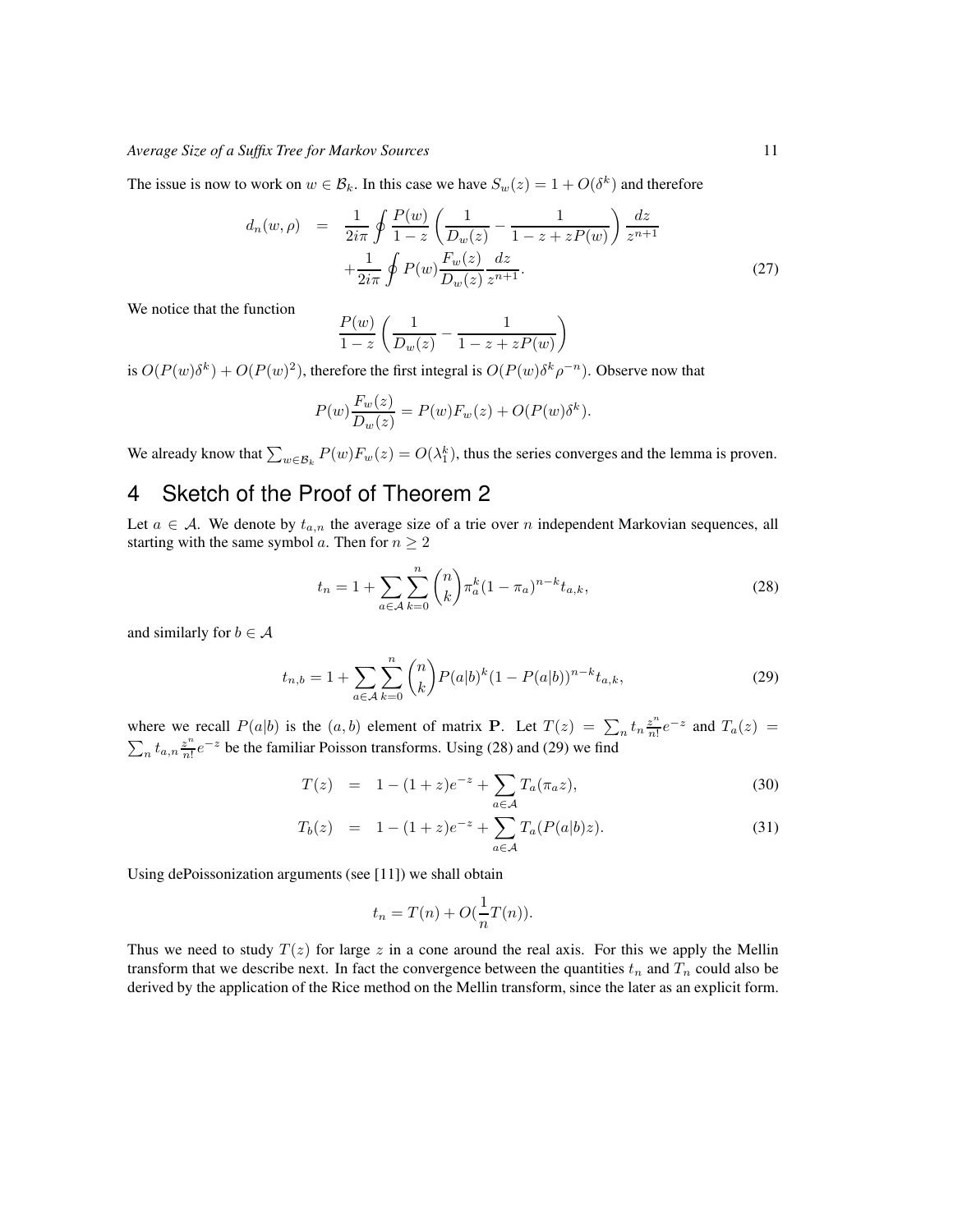Let now  $\mathbf{T}(z)$  be the vector consisting of  $T_a(z)$  for every  $a \in \mathcal{A}$ . It is not hard to see that its Mellin transform

$$
\mathbf{T}^*(s) = \int_0^\infty \mathbf{T}(z) z^{s-1} dz
$$

is defined for  $-1 > \Re(s) > -2$  (since  $\mathbf{T}(z) = O(z^2)$  when  $z \to 0$ ), and

$$
\mathbf{T}^*(s) = -(1+s)\Gamma(s)\mathbf{1} + \mathbf{P}(s)\mathbf{T}^*(s),\tag{32}
$$

where  $P(s)$  is the matrix consisting of  $P(a|b)^{-s}$  if  $P(a|b) > 0$  and 0 otherwise. This identity leads to

$$
T^*(s) = -(1+s)\Gamma(s)(I - P(s))^{-1}1,
$$

where I is the identity matrix. Similarly the Mellin transform  $T^*(s)$  of  $T(z)$  satisfies

$$
T^*(s) = -(1+s)\Gamma(s) + \langle \pi(s), \mathbf{T}^*(s) \rangle.
$$
\n(33)

where  $\pi(s)$  is the vector composed of  $\pi_a^{-s}$ .

The inverse Mellin transform of  $T^*(s)$  is defined as

$$
T(n) = \frac{1}{2i\pi} \int_{c-i\infty}^{c+i\infty} T^*(s) n^{-s} ds, \quad -1 > c > -2.
$$
 (34)

In order to find asymptotic behavior of  $T(z)$  as  $z \to \infty$  we need to study the poles of  $T^*(s)$  for  $-2 < \infty$  $\Re(s)$ . As discussed in [9, 12] this is equivalent to analyzing the poles of  $\mathbf{T}^*(s)$ . Since  $(1 + s)\Gamma(s)$  has no pole on  $-2 < \Re(s) < 0$  we must consider poles of  $(I - P(s))^{-1}$ . In other words (see [9, 12]) we need to find s for which the eigenvalue of largest modulus  $\lambda(s)$  of  $P(s)$  is equal to 1. It is easy to see that  $\lambda(-1) = 1$  since  $P(-1) = P$ . The residue at  $s = -1$  of  $n^{-s}(I - P(s))^{-1}1$  is equal to  $\frac{n}{h}1$  where h is the entropy rate of the Markovian source.

As explained in [9] in the periodic case there are multiple values of s such that  $\lambda(s) = 1$  and  $\Re(s) =$  $-1$ . Since these poles are regularly spaced on the axis  $\Re(s) = 0$ , they contribute to the oscillating terms (function Q in Theorem 2) in the asymptotic expansion of  $t_n$ . Furthermore, the location of zeros of  $\lambda(s)$  = 1 in the periodic case tells us that there exists  $\varepsilon$  such that  $(I-P(s))$  has no pole for  $-1 < \Re(s) < -1 + \varepsilon$ leading to the error term  $O(n^{1-\epsilon})$ .

In the aperiodic case there is only one pole on the line  $\Re(s) = -1$ , thus the oscillating term disappears. However, zeros of  $\lambda(s) = 1$  can lie arbitrarily close to the line  $\Re(s) = 1$ , therefore the error term is just  $o(n)$ .

## **References**

- [1] A. Apostolico, and W. Szpankowski, Self-Alignments in Words and Their Applications, *J. Algorithms*, 13, 446–467, 1992.
- [2] P. C´enac, B. Chauvin, F. Paccaut, and N. Pouyanne, Uncommon suffix tries, *Random Structures & Algorithms*, vol. 46, 117-141, 2015
- [3] J. Clement, P. Flajolet, and B. Vallée, Dynamic Sources in Information Theory: A General Analysis of Trie Structures, *Algorithmica*, 29, 307-369, 2001.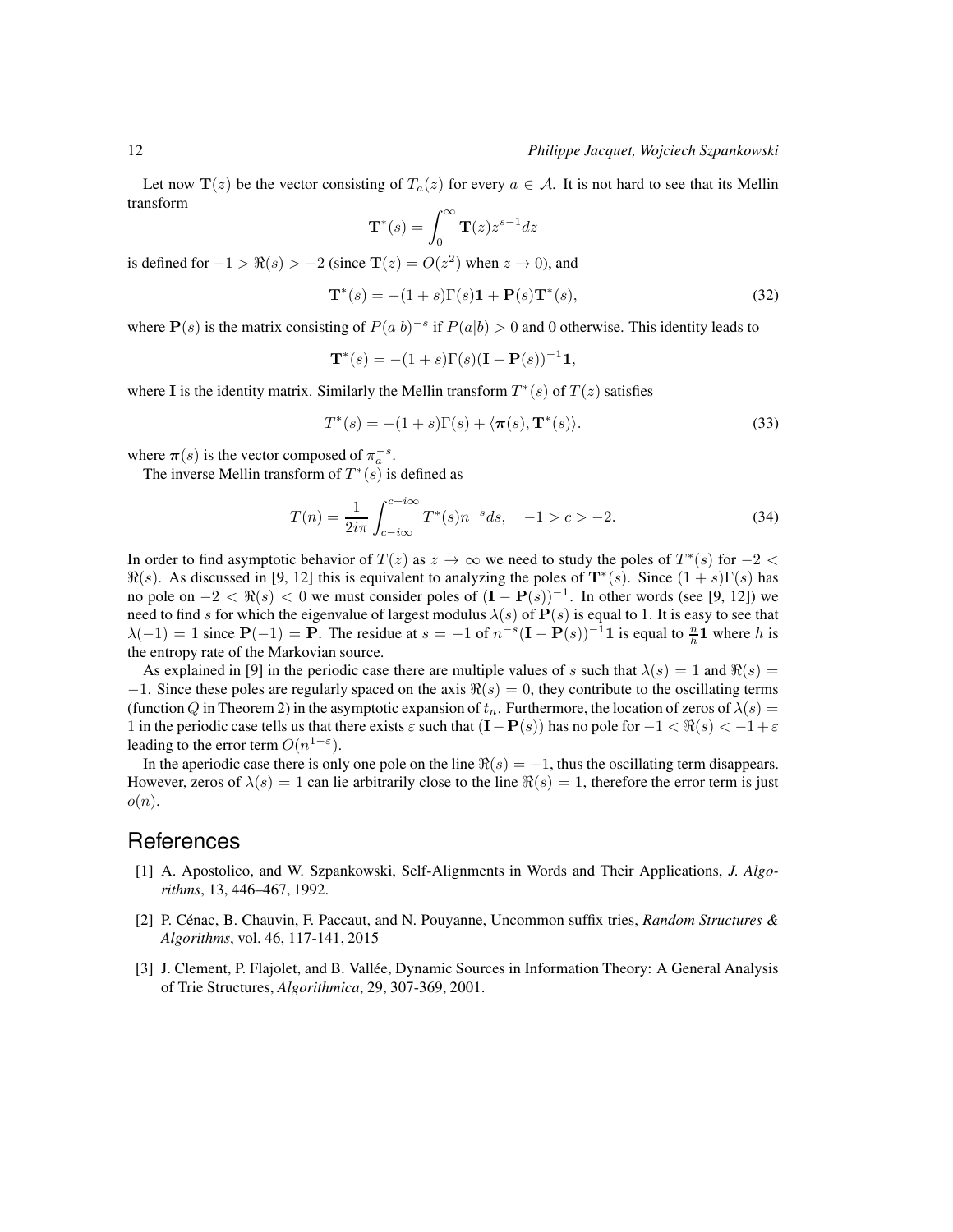- [4] Fayolle, J., Ward, M. D. Analysis of the average depth in a suffix tree under a Markov model. In *International Conference on Analysis of Algorithms DMTCS*, proc. AD (Vol. 95, p. 104), 2005.
- [5] P. Flajolet, N. Roux, M. and B. Vall'e, Digital trees and memoryless sources: from arithmetics to analysis. DMTCS Proceedings, (01), 2010.
- [6] J. Geithner and M. Ward, Variance of the Profile in Suffix Trees, *Proc. 27th Int. Conference on Probabilistic, Combinatorial, and Asymptotic Methods for Analysis of Algorithms, Kraków, 2016.*
- [7] HK Hwang, M. Fuchs, and V. Zacharovas, Asymptotic variance of random symmetric digital search trees, *Discrete Mathematics and Theoretical Computer Science* DMTCS vol. 12:2, 103-166, 2010.
- [8] P. Jacquet, and W. Szpankowski, Autocorrelation on words and its applications: analysis of suffix trees by string-ruler approach. *J. Combinatorial Theory*, Series A, 66(2), 237-269, 1994.
- [9] P. Jacquet, W. Szpankowski, and J. Tang, Average Profile of the Lempel-Ziv Parsing Scheme for a Markovian Source, *Algorithmica*, 2002.
- [10] P. Jacquet, W. Szpankowski, Analysis of digital tries with Markovian dependency. *IEEE Transactions on Information Theory*, 37(5), 1470-1475, 1991.
- [11] P. Jacquet, W. Szpankowski, Analytical depoissonization and its applications. *Theoretical Computer Science*, 201(1), 1-62, 1998.
- [12] P. Jacquet, W. Szpankowski, *Analytic Pattern Matching: From DNA to Twitter*. Cambridge University Press, Cambridge, 2015.
- [13] D. E. Knuth, *The Art of Computer Programming. Sorting and Searching*, Vol. 3, Second Edition, Addison-Wesley, Reading, MA, 1998.
- [14] N. Merhav and W. Szpankowski, Average Redundancy of the Shannon Code for Markov Sources, *IEEE Trans. Information Theory*, 59, 7186-7193, 2013.
- [15] B. Pittel, Asymptotic Growth of a Class of Random Trees, *Annals of Probability*, 18, 414–427, 1985.
- [16] M. Regnier, and P. Jacquet, New Results on the Size of Tries, *IEEE Trans. Information Theory*, 35, 203–205, 1989.
- [17] M. Régnier, and W. Szpankowski, On Pattern Frequency Occurrences in a Markovian Sequence, *Algorithmica*, 22, 631–649, 1998.
- [18] W. Schachinger, On the Variance of a Class of Inductive Valuations of Data Structures for Digital Search, *Theoretical Computer Science*, 144, 251–275, 1995.
- [19] R. Sedgewick, and P. Flajolet, *An Introduction to the Analysis of Algorithms*, Addison-Wesley, Reading, MA, 1995.
- [20] P. Shields, *The Ergodic Theory of Discrete Sample Paths*, American Mathematical Society, Providence, 1996.